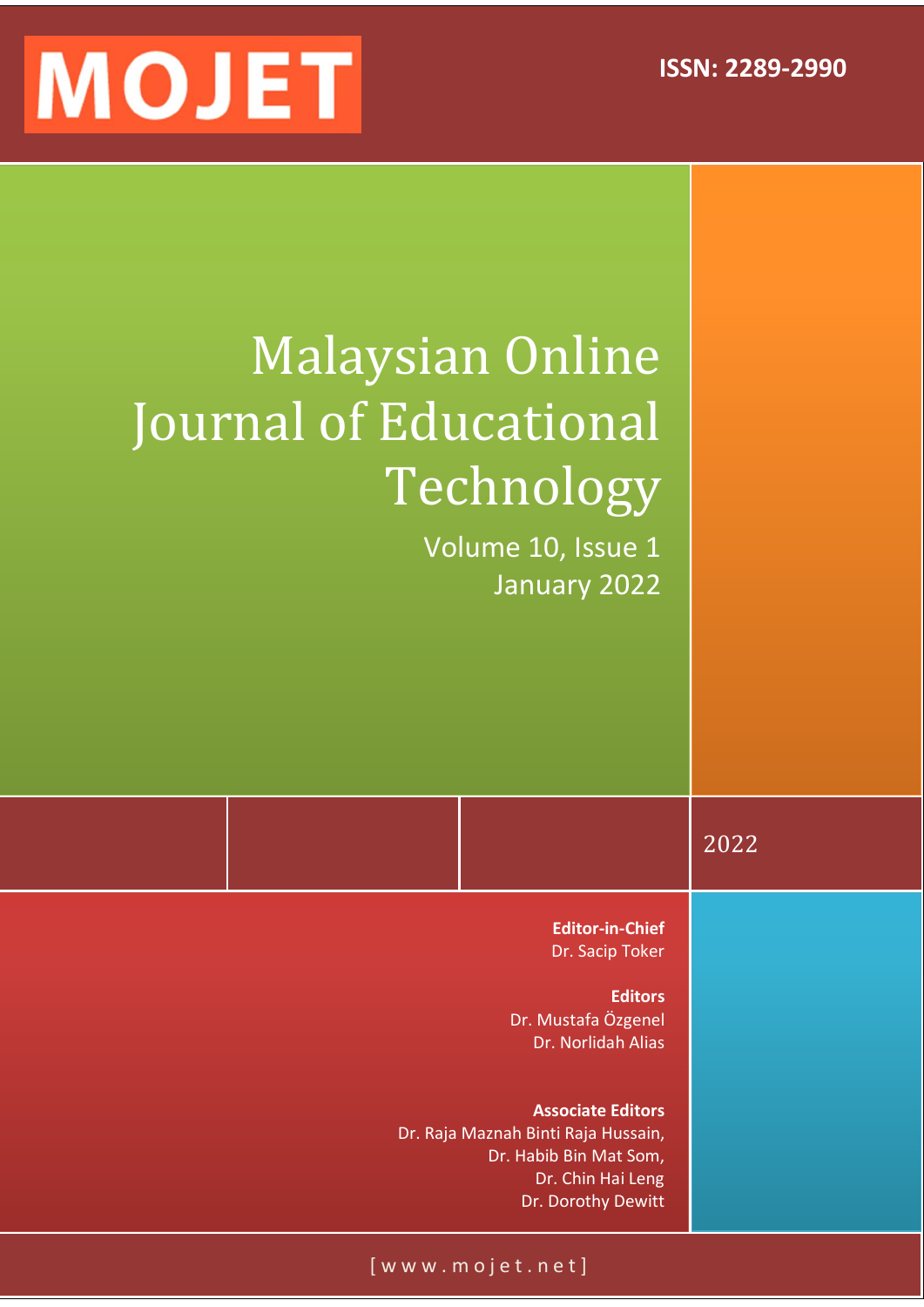

### **Copyright © 2013 - MALAYSIAN ONLINE JOURNAL OF EDUCATIONAL TECHNOLOGY**

All rights reserved. No part of MOJET's articles may be reproduced or utilized in any form or by any means, electronic or mechanical, including photocopying, recording, or by any information storage and retrieval system, without permission in writing from the publisher.

## **Contact Address:**

Dr. Sacip Toker

MOJET, Editor in Chief

Atılım University

#### **Message from the editor-in-chief**

Malaysian Online Journal of Educational Technology (MOJET) highlights the current issues in educational technology. MOJET is an international, professional referred journal in the interdisciplinary fields sponsored by Faculty of Education, University of Malaya. This journal serves as a platform for presenting and discussing the emerging issues on educational technology for readers who share common interests in understanding the developments of the integration of technology in education. The journal is committed to providing access to quality researches raging from original research, theoretical articles and concept papers in educational technology.

In order to produce high quality journal, extensive effort has been put in selecting valuable researches that contribute to the journal. I would like to take this opportunity to express my appreciation to editorial board, reviewers and researchers for their valuable contributions to make this journal a reality.

### **Dr. Sacip Toker**

Editor in chief

#### **Message from the editor**

The Malaysian Online Journal of Educational Technology (MOJET) is aimed at using technology in online teaching and learning through diffusing information from a community of researchers and scholars. The journal is published electronically four times a year.

The journal welcomes the original and qualified researches on all aspects of educational technology. Topics may include, but not limited to: use of multimedia to improve online learning; collaborative learning in online learning environment, innovative online teaching and learning; instructional design theory and application; use of technology in instruction; instructional design theory, evaluation of instructional design, and future development of instructional technology.

As editor of the journal, it is a great pleasure to see the success of this journal publication. On behalf of the editorial team of The Malaysian Online Journal of Educational Technology (MOJET), we would like to thank to all the authors and editors for their contribution to the development of the journal.

#### **Dr. Mustafa Özgenel & Dr. Norlidah Alias**

Editors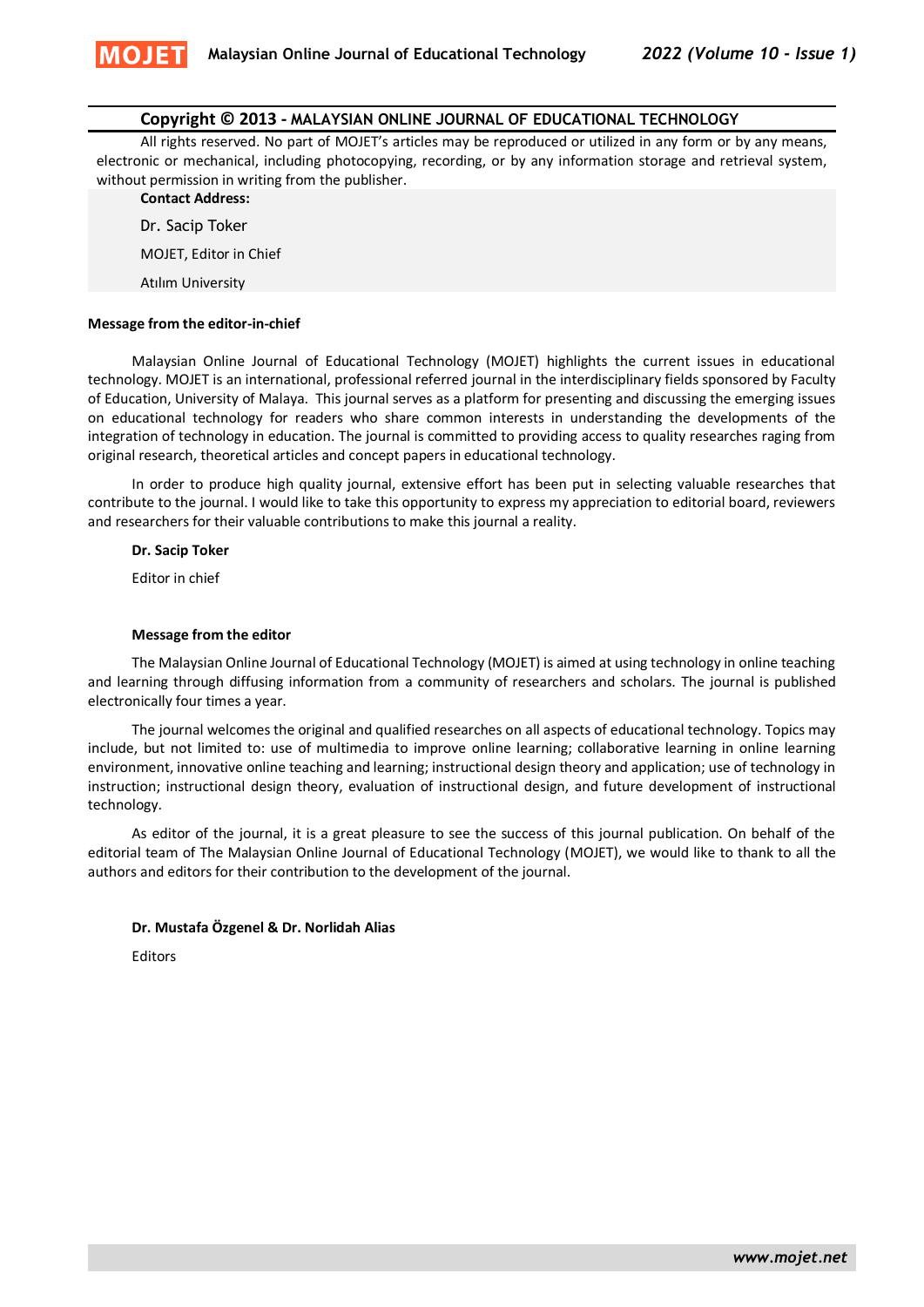

# **Editor-in-Chief**

Dr. Sacip Toker, Atılım University, Turkey

## **Editors**

Dr. Mustafa Özgenel, İstanbul Sabahattin Zaim University, Turkey

Dr. Norlidah Alias, University of Malaya, Malaysia

# **Associate Editors**

- Dr. Raja Maznah Binti Raja Hussain, University of Malaya, Malaysia
- Dr. Habib Bin Mat Som, Sultan Idris Education University, Malaysia
- Dr. Chin Hai Leng, University of Malaya, Malaysia
- Dr. Dorothy Dewitt, University of Malaya, Malaysia
- Dr. Ersin Yağan, Ministry of National Education, Turkey

# **Advisory Board**

- Dr. Mohd Hamdi Bin Abd Shukor, University of Malaya, Malaysia
- Dr. Abu Bakar Nordin, University of Malaya, Malaysia
- Dr. Aytekin Isman, Sakarya University, Turkey
- Dr. Fatimah Binti Hashim, University of Malaya, Malaysia
- Dr. Mohammed Amin Embi, National University of Malaysia, Malaysia
- Dr. Moses Samuel, University of Malaya, Malaysia
- Dr. Omar Abdul Kareem, Sultan Idris University of Education, Malaysia
- Dr. Richard Kiely, the University College of St. Mark and St. John, United Kingdom
- Dr. Zawawi Bin Ismail, University of Malaya, Malaysia

# **Editorial Board**

- Dr. Rahim Md. Sail, University Putra of Malaysia, Malaysia
- Dr. Tamby Subahan Bin Mohd. Meerah , National University of Malaysia, Malaysia
- Dr. Abdul Halim Bin Tamuri, National University of Malaysia, Malaysia
- Dr. Abdul Rashid Mohamed, University of Science, Malaysia
- Dr. Bakhtiar Shabani Varaki , Ferdowsi University of Mashhad, Iran.
- Dr. H. Hamruni, Ma, Sunan Kalijaga Islamic University, Indonesia
- Dr. Ibrahem Narongsakhet, Prince of Songkla University, Thailand
- Dr. Iskandar Wiryokusumo M.Sc, PGRI ADI Buana University, Surabaya, Indonesia
- Dr. Mohammad Ali, M.Pd, Ma, University of Islamic Education, Indonesia
- Dr. Ramlee B. Mustapha , Sultan Idris University of Education, Malaysia
- Dr. Rozhan M. Idrus, University of Science, Malaysia
- Dr. Abdul Jalil Bin Othman, University of Malaya, Malaysia
- Dr. Ajmain Bin Safar, University of Technology, Malaysia
- Dr. Esther Sarojini Daniel, University of Malaya, Malaysia
- Dr. Fadzilah Siraj, Northern University of Malaysia, Malaysia
- Dr. Haji Izaham Shah Bin Ismail, Mara University of Technology, Malaysia
- Dr. Mohamad Bin Bilal Ali, University of Technology, Malaysia
- Dr. Norazah Mohd Nordin, National University of Malaysia, Malaysia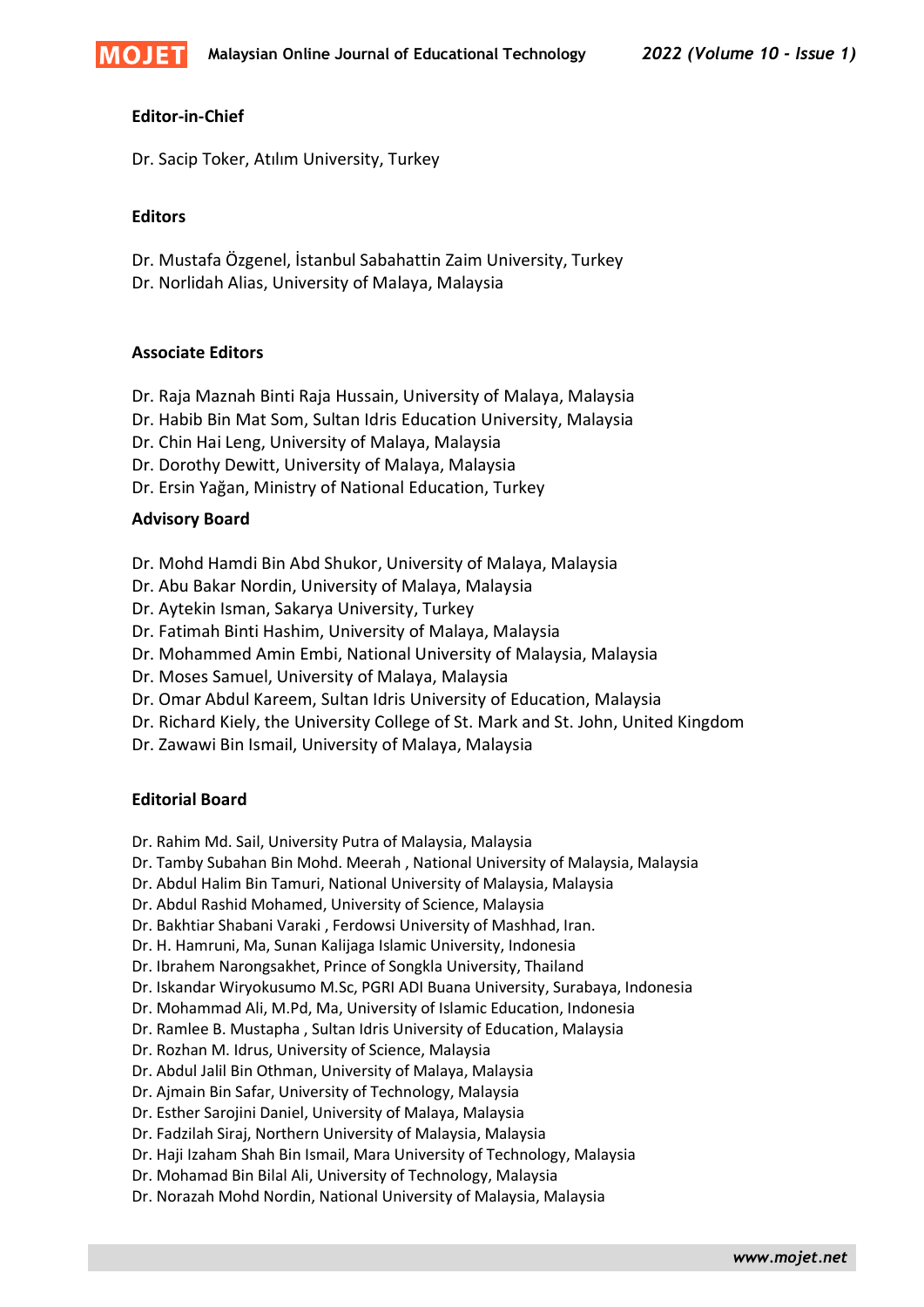- Dr. Rohaida Mohd Saat, University of Malaya, Malaysia
- Dr. Mubin Kıyıcı, Sakarya University, Turkey
- Dr. Adelina Binti Asmawi

**MOJE** 

- Dr. Farrah Dina Binti Yusop, University of Malaya, Malaysia
- Dr. Husaina Banu Kenayathula, University of Malaya, Malaysia
- Dr. Ismail Bin Abbas, Institute of Teacher Education, Malaysia
- Dr. Khamsiah Binti Ismail, Institute of Education, International Islamic University Malaysia
- Dr. Lorraine Pe Symaco, University of Malaya, Malaysia
- Dr. Misnan Bin Jemali, Sultan Idris University of Education, Malaysia
- Dr. Mohammad Bin Ab Rahman, Institute of Teacher Education Malaysia
- Dr. Mohammad Attaran, University of Malaya, Malaysia
- Dr. Mohd. Awang Bin Idris, University of Malaya, Malaysia
- Dr. Mohd Burhan Bin Ibrahim, Institute of Education, International Islamic University Malaysia
- Dr. Mojgan Afshari, University of Malaya, Malaysia
- Dr. Muhamad Arif Ismail, National University of Malaysia, Malaysia
- Dr. Muhamad Faizal Bin A. Ghani , University of Malaya, Malaysia
- Dr. Nabeel Abdallah Mohammad Abedalaziz, University of Malaya, Malaysia
- Dr. Nazean Binti Jomhari, University of Malaya, Malaysia
- Dr. Rafiza Binti Abd Razak, University of Malaya, Malaysia
- Dr. Rose Amnah Binti Abd. Rauf, University of Malaya, Malaysia
- Dr. Siti Hendon Sheikh Abdullah, Institute of Teacher Education, Malaysia
- Dr. Tee Meng Yew, University of Malaya, Malaysia
- Dr. T. Vanitha Thanabalan, English Language Teaching Centre, Malaysia Ministry of Education
- Dr. Zahra Naimie, University of Malaya, Malaysia
- Dr. Zeliha Demir Kaymak, Sakarya University, Malaysia
- En. Mohd Khairul Azman Bin Md Daud, University of Malaya, Malaysia
- En. Mohd Sharil Nizam Shaharom, University of Malaya, Malaysia
- En. Norhashimi Saad, University of Malaya, Malaysia
- En. Norjoharuddeen Mohd Nor, University of Malaya, Malaysia
- Pn. Norini Binti Abas, University of Malaya, Malaysia